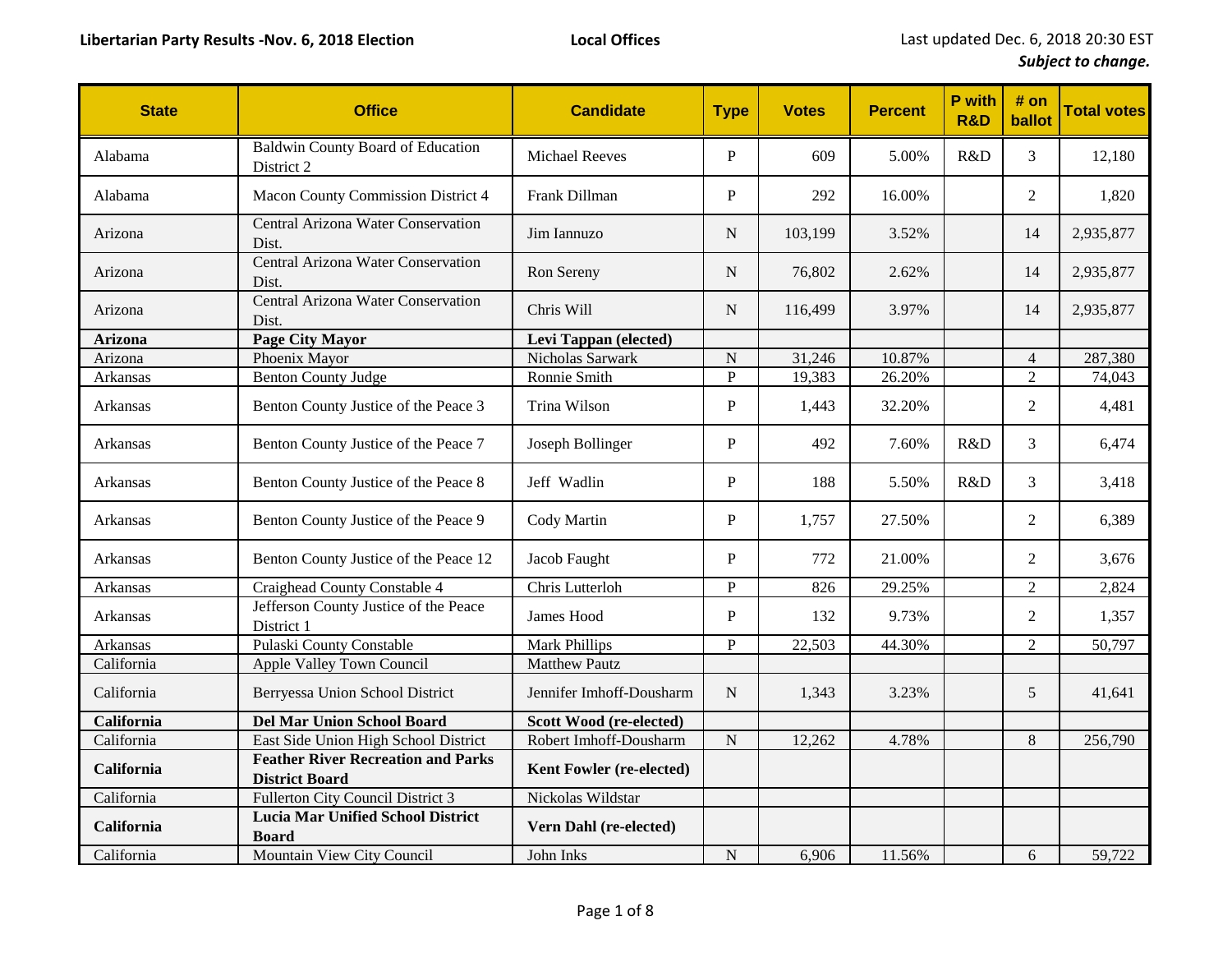| <b>State</b>         | <b>Office</b>                                                                    | <b>Candidate</b>                 | <b>Type</b>  | <b>Votes</b> | <b>Percent</b> | P with<br><b>R&amp;D</b> | # on<br>ballot | <b>Total votes</b> |
|----------------------|----------------------------------------------------------------------------------|----------------------------------|--------------|--------------|----------------|--------------------------|----------------|--------------------|
| California           | <b>Oxnard Mayor</b>                                                              | Aaron Starr                      |              |              |                |                          |                |                    |
| California           | <b>Riverside County Board of</b><br><b>Supervisors, District 5</b>               | <b>Jeff Hewitt (elected)</b>     | $\mathbf N$  | 53,461       | 51.70%         |                          | $\overline{2}$ | 103,411            |
| California           | Santa Anna Unified School District                                               | Arturo "Art" Pedrozas            | ${\bf N}$    | 5,107        | 15.80%         |                          | 5              | 32,323             |
| Colorado             | Arapahoe County Sheriff                                                          | Eric Mulder                      | $\mathbf{D}$ | 8,764        | 4.50%          | R&D                      |                | 196,588            |
| Colorado             | <b>Washington County Sheriff</b>                                                 | <b>Christopher Marston</b>       |              |              |                |                          |                |                    |
| Delaware             | New Castle Sheriff                                                               | John Machurek                    | $\mathbf{P}$ | 19,436       | 11.11%         |                          | $\overline{2}$ | 174,952            |
| District of Columbia | City Council Chair                                                               | Ethan Bishop-Henchman            | $\mathbf P$  | 17,528       | 8.63%          |                          | $\overline{2}$ | 203,106            |
| District of Columbia | Mayor                                                                            | Martin Moulton                   | $\mathbf P$  | 7,070        | 3.51%          |                          | $\overline{4}$ | 201,188            |
| Florida              | Alachua County Commissioner District 2                                           | <b>Gregory Caudill</b>           | $\mathbf P$  |              |                |                          |                |                    |
| Florida              | Alachua County School Board                                                      | Paul Wolfe                       |              | 13,749       | 7.87%          |                          | $\overline{2}$ | 174,697            |
| Florida              | Alachua County Soil and Water                                                    | Chris Rose                       | $\mathbf{P}$ |              |                |                          |                |                    |
| Florida              | Alachua County Soil and Water<br>Conservation District, Seat 2                   | Matt Hulsey                      |              |              |                |                          |                |                    |
| Florida              | Alachua County Soil and Water<br>Conservation District, Seat 2                   | Joel Walle                       |              |              |                |                          |                |                    |
| Florida              | <b>Bartram Springs Community</b><br><b>Development District, Seat 2</b>          | <b>James Chipman (elected)</b>   | ${\bf N}$    | 1,020        | 59.48%         |                          | $\mathbf{1}$   | 1,715              |
| Florida              | <b>Bradford County Soil and Water</b><br><b>Conservation District, Seat 2</b>    | Justin Hilderbrandt              |              |              |                |                          |                |                    |
| Florida              | <b>Bradford County Soil and Water</b><br><b>Conservation District, Seat 4</b>    | Steven Milligan                  |              |              |                |                          |                |                    |
| Florida              | <b>Brevard County Commission District 2</b>                                      | John Philip Olivadoti, Jr.       |              | 83,427       | 37.49%         |                          | 1              | 222,520            |
| Florida              | <b>Clay County Soil and Water</b><br><b>Conservation District Seat 5</b>         | <b>Michael Cassidy (elected)</b> | ${\bf N}$    | 40,929       | 54.65%         |                          | $\overline{2}$ | 74,893             |
| Florida              | Gilchrist County Soil and Water<br>Conservation District, Seat 1                 | Joshua Joscelyn                  |              |              |                |                          |                |                    |
| Florida              | <b>Hamilton County Soil and Water</b><br><b>Conservation District Supervisor</b> | <b>Thomas Warfel (elected)</b>   |              |              |                |                          |                |                    |
| Florida              | Hamilton County Soil and Water<br>Conservation District, Seat 3                  | Clayton Woodard                  |              |              |                |                          |                |                    |
| Florida              | Hardee County Soil and Water<br>Conservation District, Seat 1                    | David Henderson                  |              |              |                |                          |                |                    |
| Florida              | Hardee County Soil and Water<br><b>Conservation District, Seat 2</b>             | Jason Thompson                   |              |              |                |                          |                |                    |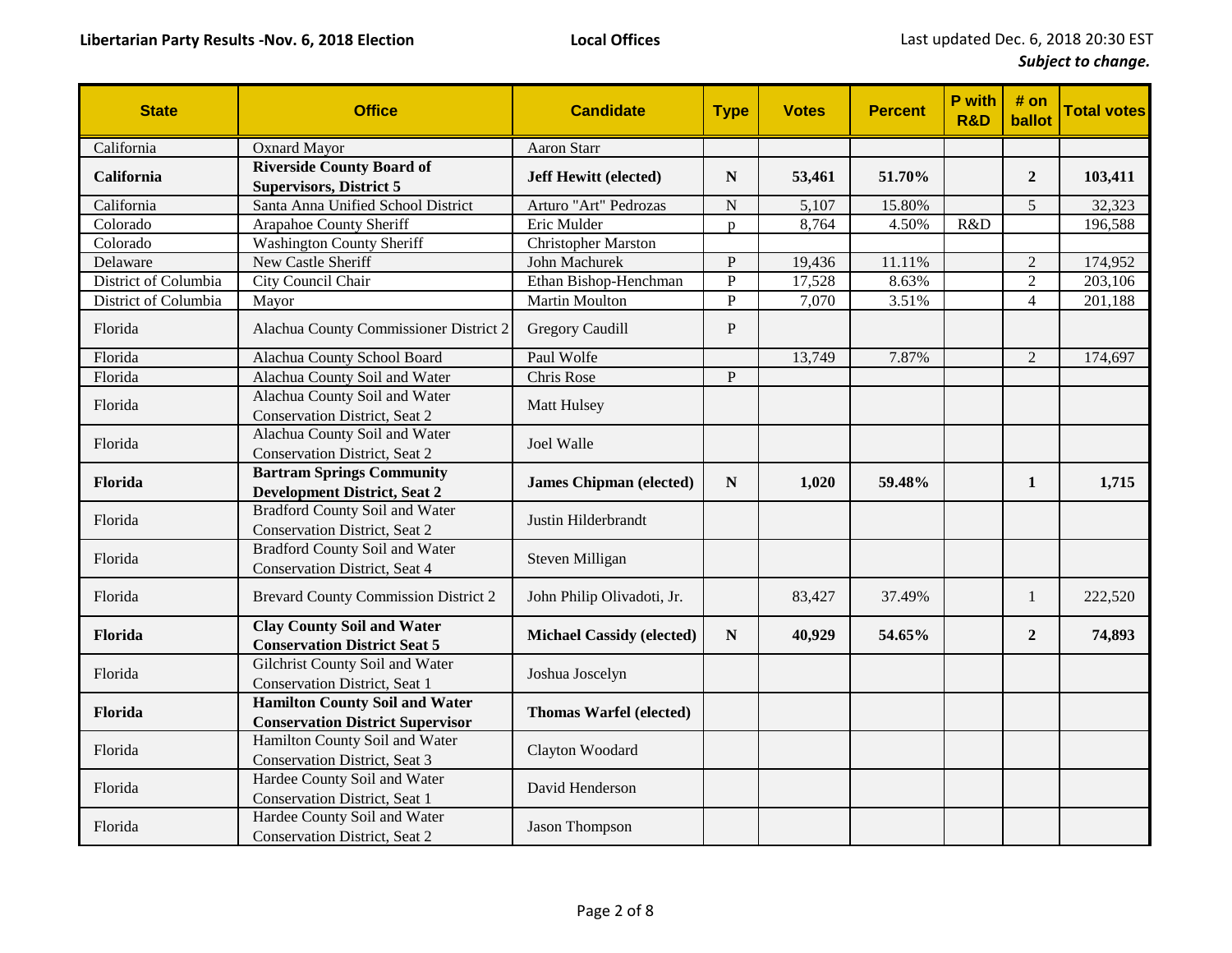| <b>State</b> | <b>Office</b>                                                               | <b>Candidate</b>                        | <b>Type</b> | <b>Votes</b> | <b>Percent</b> | P with<br><b>R&amp;D</b> | # on<br>ballot | <b>Total votes</b> |
|--------------|-----------------------------------------------------------------------------|-----------------------------------------|-------------|--------------|----------------|--------------------------|----------------|--------------------|
| Florida      | Holley-Navarre Fire Protection District,<br>Seat 1                          | <b>Matthew French</b>                   |             |              |                |                          |                |                    |
| Florida      | Holmes Creek Soil and Water<br><b>Conservation District</b> , Seat 1        | Randy Baker                             |             |              |                |                          |                |                    |
| Florida      | Indian River County Soil and Water<br><b>Conservation District, Seat 5</b>  | John Cumming                            |             |              |                |                          |                |                    |
| Florida      | <b>Indian River County Soil and Water</b><br><b>Conservation District 1</b> | <b>Shawn Elliott (elected)</b>          |             | 22,948       | 68.00%         |                          | $\overline{2}$ | 33,747             |
| Florida      | <b>Keys Cove Community Development</b><br>District, Seat 1                  | <b>Marcos Miralles</b>                  |             |              |                |                          | 2              |                    |
| Florida      | Madison County Soil and Water<br>Conservation District, Seat 1              | Martha Carter                           | N           | 2.693        | 39.85%         |                          | $\overline{2}$ | 6,758              |
| Florida      | Madison County Soil and Water<br>Conservation District, Seat 3              | James Howell                            |             |              |                |                          |                |                    |
| Florida      | Martin County Soil and Water<br>Conservation District, Seat 1               | Wayne Barricklow                        |             |              |                |                          |                |                    |
| Florida      | Meadow Pointe IV Community<br>Development District, Seat 1                  | <b>Gregory Jones</b>                    |             |              |                |                          |                |                    |
| Florida      | <b>Oakstead Community Development</b><br>District, Seat 1                   | Phil Kimball                            | N           | 381          | 31.46%         |                          | 2              | 1,211              |
| Florida      | Orange County Soil and Water 4                                              | Derek Ryan                              |             | 152,360      | 38.90%         |                          | $\mathfrak{2}$ | 391,704            |
| Florida      | <b>Osceola Soil and Water Conservation</b><br>District, Seat 3              | <b>Larry Allen Schneck</b><br>(elected) |             | 58,365       | 58.99%         |                          | $\overline{2}$ | 98,939             |
| Florida      | Santa Fe Soil and Water Conservation<br>Distrct Seat 3                      | Terry Fredrick                          |             | 40,574       |                |                          |                |                    |
| Florida      | Santa Fe Soil and Water Conservation<br>District, Seat 1                    | Jonathan Dearman                        |             |              |                |                          |                |                    |
| Florida      | St. Cloud City Council Seat 2                                               | Tony Blake                              |             | 5,774        | 41.74%         |                          | $\overline{2}$ | 13,832             |
| Florida      | Seminole County Soil and Water 5                                            | Shaun Kunz                              |             | 51,107       | 34.50%         |                          | $\overline{2}$ | 148,293            |
| Florida      | South Dade Soil and Water Conservation<br>Dist.                             | Eduardo Domingo                         |             | 22,699       | 47.00%         |                          | $\overline{2}$ | 47,839             |
| Florida      | South Dade Soil and Water Conservation<br>District, Seat 5                  | Joseph Whittington                      |             |              |                |                          |                |                    |
| Florida      | Suwannee County Conservation District,<br>Group 4                           | Jordan Blake Bosserman                  | ${\bf N}$   | 5,774        | 41.74%         |                          | 2              | 13,832             |
| Florida      | Suwannee County Conservation District,<br>Seat 2                            | Jack Lance                              | N           | 83,427       | 37.49%         |                          |                | 222,531            |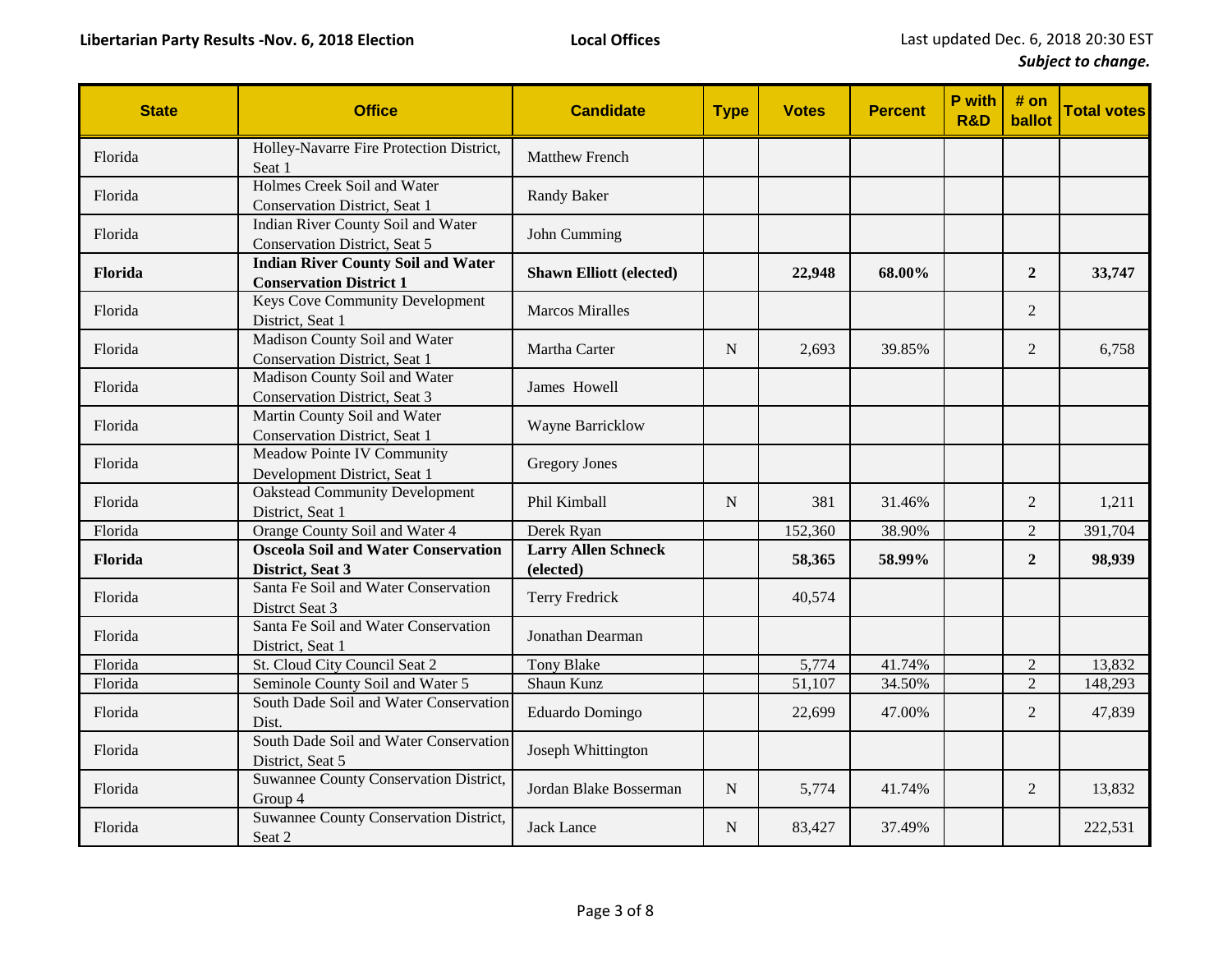| <b>State</b>    | <b>Office</b>                                             | <b>Candidate</b>               | <b>Type</b>    | <b>Votes</b>     | <b>Percent</b> | P with<br><b>R&amp;D</b> | # on<br>ballot          | <b>Total votes</b> |
|-----------------|-----------------------------------------------------------|--------------------------------|----------------|------------------|----------------|--------------------------|-------------------------|--------------------|
| Florida         | <b>Tolomato Community Development</b><br>District, Seat 1 | George Bailey                  |                |                  |                |                          |                         |                    |
| Florida         | Volusia Soil & Water Conservation<br>District, Seat 5     | J. Mark Barfield               | N              | 38,115           | 20.70%         |                          |                         | 123,747            |
| Florida         | <b>West Kendall Community Council</b><br><b>Board</b>     | <b>Martha Bueno (elected)</b>  |                |                  |                |                          |                         |                    |
| Illinois        | Jefferson County Board District 6                         | Ian Peak                       | P              | 190              | 20.02%         |                          | $\overline{2}$          | 1,035              |
| Illinois        | McClean County Treasurer                                  | Lex Green                      | ${\bf P}$      | 7,883            | 24.14%         |                          |                         | 32,746             |
| Illinois        | McClean County Board District 1                           | <b>Michael Suess</b>           | P              | 1,219            | 19.36%         |                          |                         | 6,381              |
| Illinois        | McClean County Board District 2                           | Paul Michael Emerson           | $\overline{P}$ | 356              | 4.79%          | R&D                      |                         | 7,517              |
| <i>Illinois</i> | McClean County Board District 3                           | Chris Howick                   | $\overline{P}$ | 766              | 18.89%         |                          |                         | 4,141              |
| Illinois        | McClean County Board District 4                           | Alexandra Engle                | P              | 333              | 5.68%          | R&D                      |                         | 5,945              |
| Illinois        | McLean County Board District 8                            | <b>Steve Seuss</b>             |                |                  |                |                          |                         | 86                 |
| Illinois        | McClean County Board District 9                           | Sol Roberts-Lieb               |                |                  |                | R&D                      |                         | 86                 |
| Illinois        | McLean County Board District 10                           | Kevin Woodard                  |                |                  |                |                          |                         | 86                 |
| Illinois        | <b>Montgomery County Clerk</b>                            | Jake Leonard                   |                |                  |                |                          |                         | 86                 |
| Indiana         | Anderson Township Board                                   | <b>Brandon Collins</b>         | $\mathbf{P}$   | 4,361            | 34.70%         |                          | $\overline{2}$          | 12,568             |
| Indiana         | Brown Township Board                                      | Danny Lundy                    | $\mathbf{P}$   | 1,399            | 38.20%         |                          | $\overline{4}$          | 3,662              |
| Indiana         | <b>Boone County Council District 1</b>                    | <b>Russell Mueller</b>         | $\mathbf{P}$   | 282              | 3.40%          | R&D                      | $\overline{3}$          | 8,294              |
| Indiana         | Clark Township CPCSC School Board                         | Rodney Becker                  | $\mathbf{P}$   | 3,417            | 25.80%         |                          | 3                       | 13,244             |
| <b>Indiana</b>  | <b>Clay Township Advisory Board</b>                       | <b>Cheryl Heacox (elected)</b> | ${\bf P}$      | 259              | 24.32%         |                          | $\overline{\mathbf{3}}$ | 1,065              |
| Indiana         | <b>Elkhart County Council District 2</b>                  | Eric Harris                    | $\mathbf{P}$   | 2,268            | 23.50%         |                          | $\overline{2}$          | 9,651              |
| <b>Indiana</b>  | <b>Franklin Township Board</b>                            | <b>Dean Hartley (elected)</b>  | ${\bf P}$      | 226              | 28.00%         |                          | $\overline{\mathbf{3}}$ | 807                |
| Indiana         | Franklin Township Board                                   | Tom Knueven                    | $\mathbf{P}$   | 259              | 30.90%         | R&D                      |                         |                    |
| Indiana         | Franklin Township school board                            | Danny Meador                   | $\mathbf{P}$   |                  |                |                          |                         |                    |
| Indiana         | <b>Hamilton County Sheriff</b>                            | Duane Dorn Benton              | $\mathbf{P}$   | 4,663            | 3.42%          | R&D                      | 3                       | 136,345            |
| Indiana         | Henry County Council District 1                           | Jeremiah Morrell               | $\mathbf{P}$   | 490              | 11.90%         | R&D                      | 3                       | 4,118              |
| Indiana         | Henry County Council District 3                           | Jesse Riddle                   | $\mathbf{P}$   | 272              | 5.70%          | R&D                      | 3                       | 4,772              |
| Indiana         | Henry County Township Board                               | Frances Lewis                  | ${\bf P}$      | 1,652            | 18.90%         | R&D                      | $\mathfrak{Z}$          | 8,741              |
| Indiana         | Jackson Township Board                                    | Erin Meadors                   | $\mathbf{P}$   | 880              | 13.80%         | R&D                      | 3                       | 6.377              |
| <b>Indiana</b>  | Liberty Township Advisory Board, at<br>large              | <b>Terry Coffman (elected)</b> | ${\bf P}$      | <b>Unopposed</b> |                |                          |                         |                    |
| <b>Indiana</b>  | <b>Liberty Township Trustee</b>                           | <b>Jamie Owens (elected)</b>   | ${\bf P}$      | <b>Unopposed</b> |                |                          |                         |                    |
| Indiana         | Kosciusko County Sheriff                                  | Patrick Jamison                |                |                  |                |                          |                         |                    |
| Indiana         | <b>Madison County Treasurer</b>                           | <b>Rick Brown</b>              | P              | 2,139            | 5.20%          | R&D                      | 3                       | 41,135             |
| Indiana         | <b>Orange County Council</b>                              | Samuel Kinsey                  | $\mathbf{P}$   | 220              | 15.10%         |                          | $\overline{2}$          | 1,457              |
| Indiana         | Posey County Commissioner                                 | Daniel Barton                  | $\mathbf{P}$   | 438              | 4.10%          | R&D                      | 3                       | 10,683             |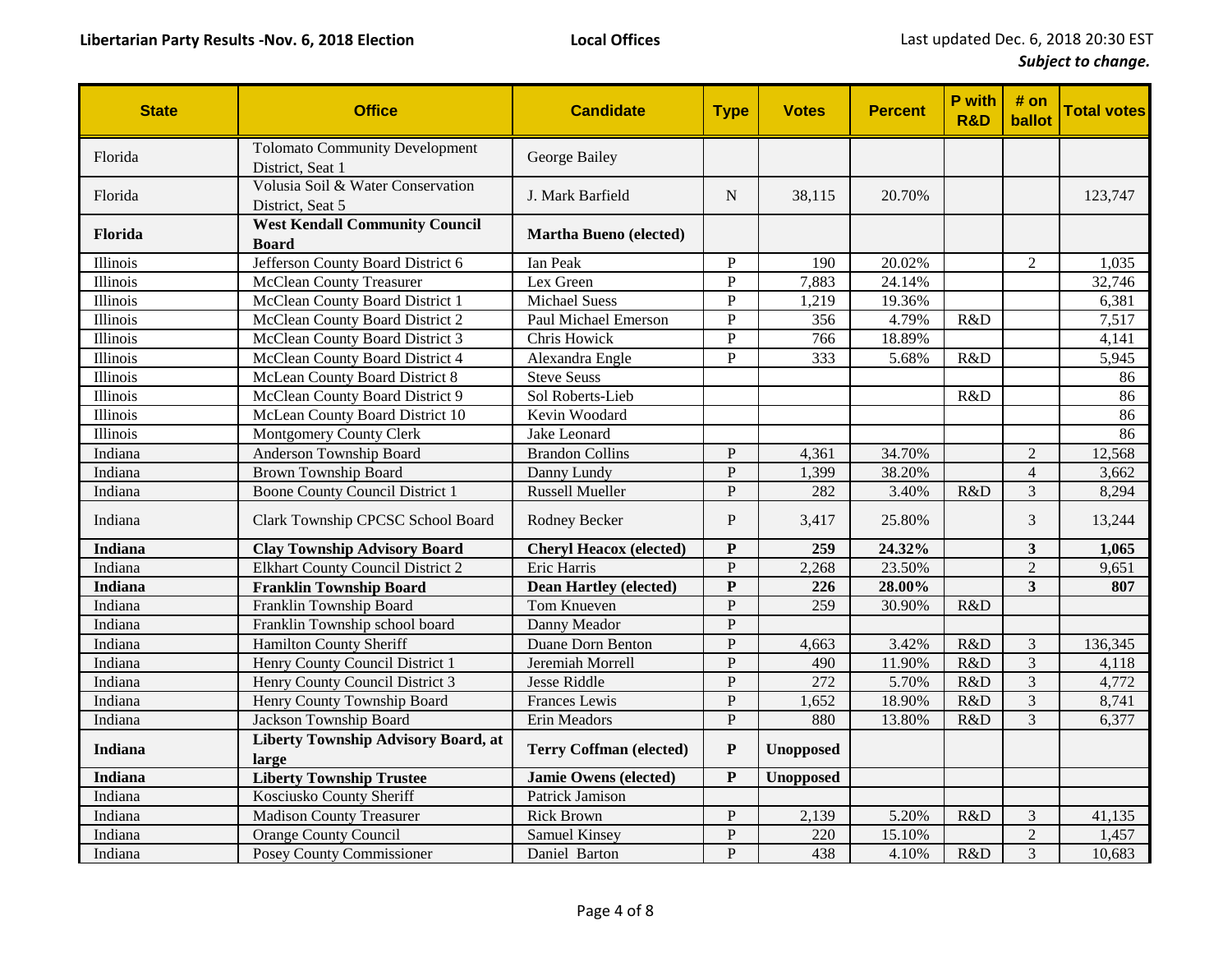| <b>State</b>    | <b>Office</b>                                      | <b>Candidate</b>                         | <b>Type</b>    | <b>Votes</b>   | <b>Percent</b> | P with<br><b>R&amp;D</b> | # on<br>ballot | <b>Total votes</b> |
|-----------------|----------------------------------------------------|------------------------------------------|----------------|----------------|----------------|--------------------------|----------------|--------------------|
| Indiana         | Washington County Council District 4               | David Norton                             | P              | 372            | 18.00%         |                          | $\overline{2}$ | 2,067              |
| Indiana         | <b>Union Township Board</b>                        | <b>Adam Hutchinson</b>                   | $\mathbf{P}$   | 2,092          | 29.70%         |                          | $\overline{2}$ | 7,044              |
| Indiana         | <b>Washington County Auditor</b>                   | Rhonda Greene                            | $\mathbf{P}$   | 1,746          | 20.30%         |                          | $\overline{2}$ | 8,601              |
| Indiana         | Washington County Council District 1               | <b>Tommy Brown</b>                       | $\mathbf{P}$   | 393            | 19.20%         |                          | $\mathfrak{2}$ | 2,047              |
| Indiana         | Washington County Council District 3               | Max Greene                               | $\mathbf P$    | 573            | 25.80%         |                          | 2              | 2,221              |
| Indiana         | Wayne Township Trustee                             | <b>Brent Land</b>                        | $\mathbf{P}$   | 214            | 19.10%         |                          | $\overline{2}$ | 1,120              |
| Indiana         | Wayne Township Trustee                             | <b>Frank Stewart</b>                     | $\overline{P}$ | 173            | 40.00%         |                          | $\overline{2}$ | 433                |
| Indiana         | Zionsville Community School Board                  | Erol Ali Cetinok                         | $\mathbf{P}$   | 1,014          | 9.70%          | R&D                      | 3              | 10,454             |
| Iowa            | <b>Polk County Commissioner</b>                    | Jocelyn Fry                              | $\overline{P}$ |                | 17.40%         |                          | $\overline{2}$ |                    |
| Iowa            | <b>Polk County Commissioner</b>                    | Joe Gleason                              | $\mathbf{P}$   |                | 34.40%         |                          | $\overline{2}$ |                    |
| Iowa            | Pottawattamie County Supervisor                    | Robert Fairchild                         |                | 1,445          |                |                          | $\mathbf{Q}$   |                    |
| Iowa            | Decatur City Council                               | Amanda Swanson                           |                |                |                |                          |                |                    |
| Iowa            | Glenwood City Council Ward 1                       | Jeremy Rodman                            |                |                |                |                          |                |                    |
| Iowa            | <b>Greene County Attorney</b>                      | <b>Thomas Laehn (elected)</b>            | ${\bf P}$      | 3,011          | 98.92%         |                          | $\mathbf{1}$   | 3,044              |
| Iowa            | Swan Lake Township Trustee                         | Dale Roewe                               |                |                |                |                          |                |                    |
| Iowa            | Swan Lake Township Trustee                         | <b>Taylor Roewe</b>                      |                |                |                |                          |                |                    |
| Kentucky        | <b>Boone County Constable</b>                      | J. Kyle Sweeney                          | $\mathbf{P}$   | 3,049          | 21.00%         |                          | $\overline{2}$ | 14,844             |
| Kentucky        | <b>Breckinridge County Constable</b>               | James Conley                             | $\overline{P}$ | 180            | 18.00%         |                          | $\sqrt{2}$     | 1,004              |
| Kentucky        | <b>Boyd County Magistrate (write-in)</b>           | <b>Cory Fitzpatrick (elected)</b>        | $\mathbf N$    | $\overline{7}$ | 100.00%        |                          | $\bf{0}$       | 7                  |
| <b>Kentucky</b> | <b>Graves County Magistrate, District 1</b>        | <b>Shane Walker (elected)</b>            | ${\bf P}$      | 1,868          | 100.00%        |                          | 1              | 1,868              |
| Kentucky        | Greenup County Magistrate (write-in)               | Jessica Nichols                          | $\mathbf N$    |                |                |                          |                |                    |
| Kentucky        | <b>Greenup County Commissioner</b>                 | <b>Race Nichols</b>                      | $\overline{P}$ | 274            | 2.00%          | R&D                      | 3              | 13,108             |
| <b>Kentucky</b> | <b>Mason County Magistrate, District 4</b>         | <b>Trevor Applegate</b><br>(elected)     | $\mathbf P$    | 836            | 100.00%        |                          | $\mathbf{1}$   | 836                |
| Kentucky        | <b>Meade County Constable</b>                      | Joseph Redmond                           | $\mathbf{P}$   | 452            | 28.75%         |                          | $\overline{2}$ | 1,572              |
| Kentucky        | <b>Montgomery County Magistrate,</b><br>District 2 | <b>Shannon Denniston</b><br>(re-elected) | P              | 1,890          | 100.00%        |                          | 1              | 1,890              |
| Louisiana       | <b>Shreveport City Council</b>                     | <b>James Carstensen</b>                  | $\mathbf{P}$   | 413            | 7.00%          | R&D                      | $\overline{4}$ |                    |
| Maine           | Androscoggin County Commissioner                   | Ray Lafrance                             | $\mathbf{P}$   | 760            | 15.20%         | R&D                      | $\overline{2}$ | 4,988              |
| Maine           | <b>Portland City Council</b>                       | Matt Coffey                              |                |                |                |                          |                |                    |
| Maine           | Penobscot County Commisioner                       | Don McCann                               | P              | 527            | 8.30%          | R&D                      | $\mathbf{2}$   | 6,362              |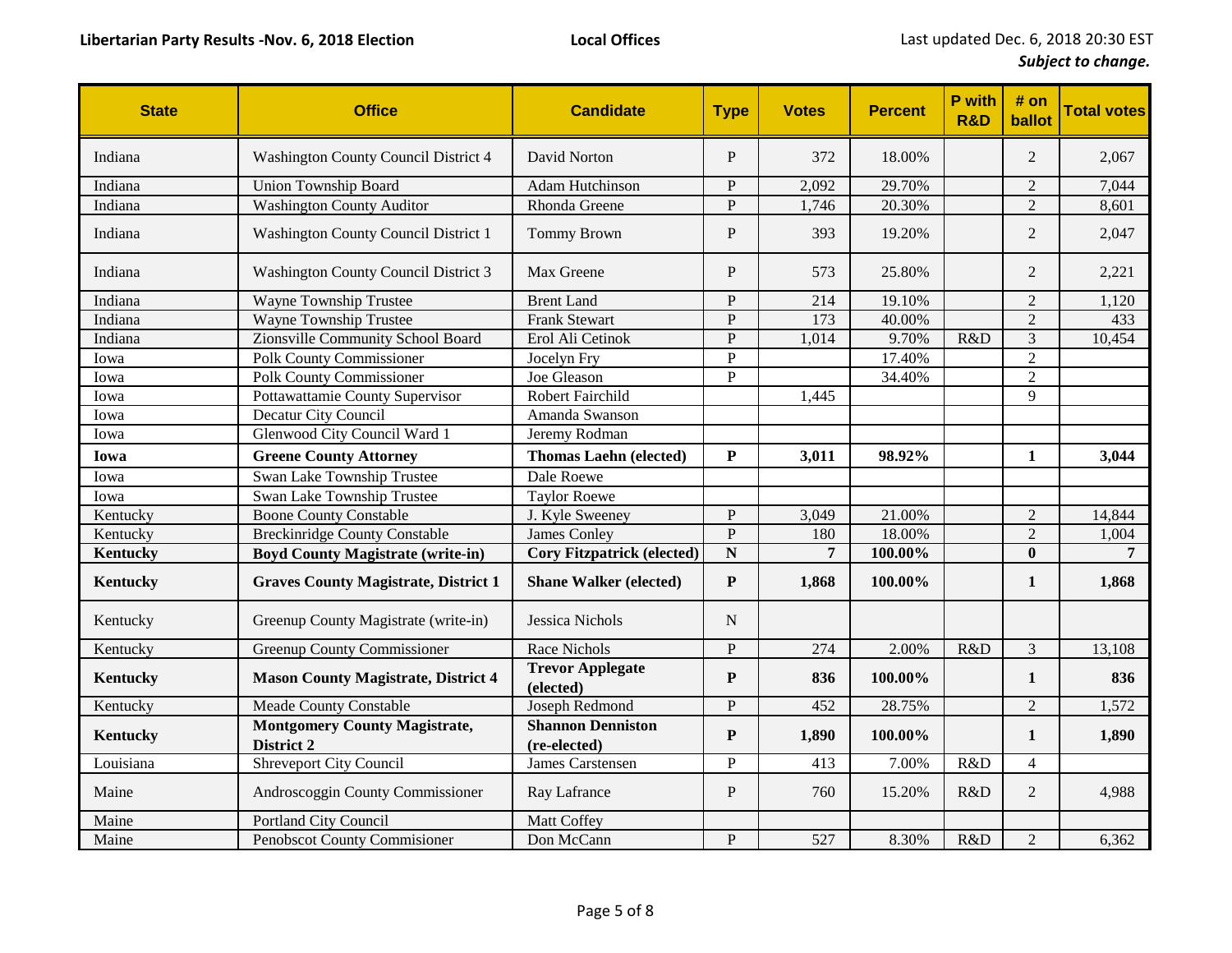| <b>State</b>     | <b>Office</b>                                       | <b>Candidate</b>                 | <b>Type</b>    | <b>Votes</b> | <b>Percent</b> | <b>P</b> with<br><b>R&amp;D</b> | # on<br>ballot          | <b>Total votes</b> |
|------------------|-----------------------------------------------------|----------------------------------|----------------|--------------|----------------|---------------------------------|-------------------------|--------------------|
| Maryland         | <b>Baltimore County Circuit Court Judge</b>         | Leo Dymowski                     | N              | 82,915       | 12.10%         |                                 | $\overline{2}$          | 683,125            |
| Maryland         | <b>Baltimore County Council District 7</b>          | Doug Stanley                     | $\overline{P}$ | 867          | 2.77%          | R&D                             | 3                       | 31,324             |
| Maryland         | Harford County Circuit Court Judge                  | Tom Ashwell                      |                |              |                |                                 |                         |                    |
| Michigan         | Arcadia Township Supervisor                         | <b>Robert Clark</b>              | P              | 218          | 45.32%         |                                 |                         | 481                |
| Michigan         | Armada Townshipi Trustee                            | Jim Fulner                       | $\mathbf{P}$   | 96           | 2.00%          |                                 |                         | 4,563              |
| Michigan         | Cheboygan County Commissioner                       | Dana Carver                      |                |              |                |                                 |                         |                    |
| Michigan         | Cheboygan County Commissioner                       | Andy Evans                       |                |              |                |                                 |                         |                    |
| Michigan         | Highland Park School Board                          | <b>Mark Ashley Price</b>         |                | 468          | 8.00%          |                                 |                         | 5,960              |
| Michigan         | <b>Howell Township Trustee</b>                      | <b>Christine Martello-Schell</b> | P              | 140          | 2.00%          |                                 |                         | 5,911              |
| Michigan         | Howell Township Trustee                             | Jim Schell                       | $\mathbf P$    | 127          | 2.00%          |                                 |                         | 5,911              |
| Michigan         | <b>Livingston County Commissioner</b>               | James Weeks ll                   | $\mathbf P$    | 2,186        | 23.00%         |                                 |                         | 9,572              |
| Michigan         | <b>Macomb County Commissioner</b>                   | <b>Catherine Filus</b>           | $\mathbf{P}$   | 1,000        | 4.00%          |                                 |                         | 15,571             |
| Michigan         | Manistee County Commissioner                        | David Holmer                     | $\mathbf{P}$   | 294          | 23.39%         |                                 |                         | 1,257              |
| <b>Minnesota</b> | <b>Burnsville City Council</b>                      | <b>Vince Workman (elected)</b>   | N              | 10,934       | 28.24%         |                                 | $\overline{\mathbf{4}}$ | 38,718             |
| Minnesota        | <b>Crystal City Council, Section 2</b>              | <b>Olga Parsons (re-elected)</b> | N              | 2,406        | 54.58%         |                                 | $\overline{2}$          | 4,408              |
| <b>Minnesota</b> | <b>Plymouth City Council Ward 2</b>                 | <b>Nick Roehl (elected)</b>      | $\mathbf N$    | 2,837        | 37.14%         |                                 | $\overline{\mathbf{4}}$ | 7,639              |
| Minnesota        | Shakopee Mayor                                      | Joseph Ditto                     | $\overline{N}$ | 4,809        | 39.49%         |                                 | 5                       | 12,178             |
| <b>Minnesota</b> | <b>Wymore City Council</b>                          | Keith Ottersberg (elected)       |                |              |                |                                 |                         |                    |
| Missouri         | St. Louis County Executive                          | Nick Kasoff                      | $\mathbf{P}$   | 16,825       | 3.90%          | R&D                             | $\overline{4}$          | 430,093            |
| Missouri         | St. Louis County Assessor                           | Jeff Coleman                     | $\mathbf{P}$   | 12,911       | 3.00%          | R&D                             | $\mathbf{1}$            | 431,613            |
| Nebraska         | <b>Johnson County Treasurer</b>                     | John Sterup                      |                |              |                |                                 | $\overline{2}$          |                    |
| Nebraska         | McPherson County School Board                       | <b>Clint Pettit</b>              |                |              |                |                                 | 5                       |                    |
| Nebraska         | <b>McPherson County Treasurer</b>                   | Stephanie Pettit                 |                |              |                |                                 | $\overline{2}$          |                    |
| Nebraska         | Platte County Supervisor District 1                 | John Harms                       |                |              |                | R&D                             | 3                       |                    |
| Nebraska         | <b>Scotts Bluff County Clerk</b>                    | Kurt Zadina                      |                |              |                |                                 | $\overline{2}$          |                    |
| Nebraska         | <b>Bruno Village Board</b>                          | Matthew Maly                     |                |              |                |                                 | 3                       |                    |
| Nevada           | <b>Clark County Commission G</b>                    | Doug Marsh                       | $\mathbf{P}$   | 2,595        | 2.39%          |                                 |                         | 108,577            |
| Nevada           | Sparks Mayor                                        | <b>Wendy Stolyarov</b>           | N              | 2,085        | 16.00%         |                                 |                         | 13,031             |
| New Hampshire    | <b>Executive Council District 1</b>                 | <b>Tobin Menard</b>              | $\mathbf{P}$   | 2,573        | 2.24%          | R&D                             | 3                       | 114,645            |
| New Hampshire    | <b>Executive Council District 3</b>                 | James Jarvis                     | $\overline{P}$ | 3,504        | 2.96%          | R&D                             | $\overline{3}$          | 118,362            |
| New Hampshire    | <b>Executive Council District 4</b>                 | <b>Rich Tomasso</b>              | $\overline{P}$ | 3,653        | 3.53%          | R&D                             | 3                       | 103,423            |
| New Hampshire    | <b>Executive Council District 5</b>                 | <b>Brian Chabot</b>              | $\overline{P}$ | 3,174        | 2.90%          | R&D                             | 3                       | 109,527            |
| New Mexico       | <b>Chaves County Magistrate Judge</b><br>Division 2 | Mayna Myers                      | $\mathbf P$    | 2,192        | 21.39%         |                                 |                         | 10,250             |
| New Mexico       | Los Alamos County Council                           | Helen Milenski                   | $\mathbf{P}$   | 3,486        | 10.10%         |                                 |                         | 34,512             |
| New Mexico       | Los Alamos County Sheriff                           | Chris Luchini                    | $\overline{P}$ | 1,472        | 15.44%         | R&D                             |                         | 9,532              |
| New Mexico       | Los Alamos Magistrate                               | James Rickman                    | $\mathbf{P}$   | 3,461        | 36.80%         |                                 |                         | 9,405              |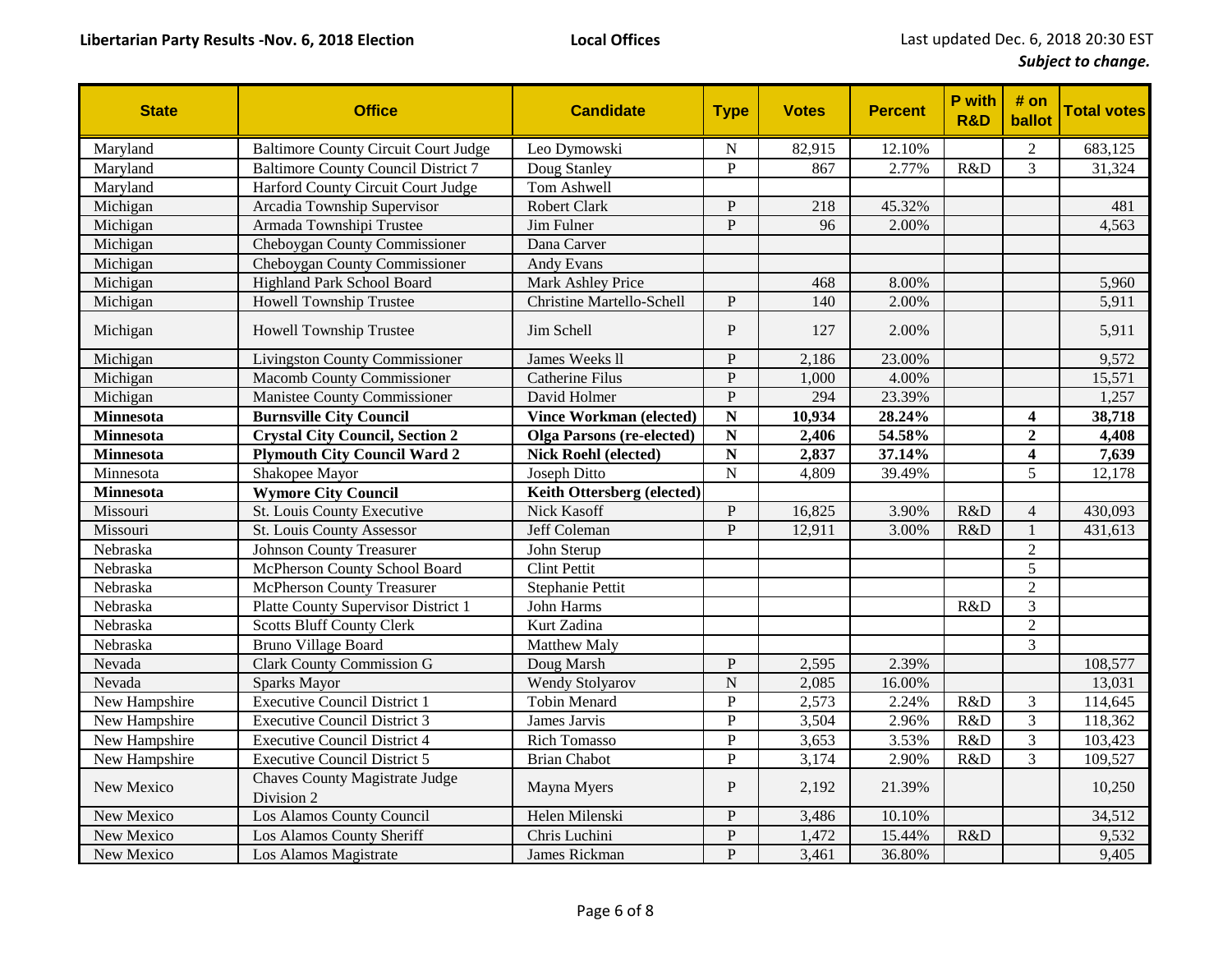| <b>State</b>          | <b>Office</b>                                             | <b>Candidate</b>              | <b>Type</b>    | <b>Votes</b> | <b>Percent</b> | P with<br><b>R&amp;D</b> | # on<br>ballot | <b>Total votes</b> |
|-----------------------|-----------------------------------------------------------|-------------------------------|----------------|--------------|----------------|--------------------------|----------------|--------------------|
| Ohio                  | <b>Clermont County Auditor</b>                            | Cory Combs                    |                |              |                |                          |                |                    |
| Ohio                  | Geauga County Commissioner                                | Candace Loyd                  |                | 2,517        | 6.16%          | R&D                      | 3              | 40,866             |
| Ohio                  | <b>Knox County Commissioner</b>                           | Rita Foley                    |                |              |                |                          |                | $\theta$           |
| Ohio                  | <b>Lorain County Commissioner</b>                         | Jason Zapisek                 |                | 3,552        | 3.27%          | R&D                      | $\mathfrak{Z}$ | 108,530            |
| Ohio                  | Lorain County Auditor                                     | Mike Doran                    |                | 27,232       | 27.78%         |                          | $\overline{2}$ | 98,037             |
| Ohio                  | State Board of Education District 3                       | Matthew McGowan               |                |              |                |                          |                |                    |
| Oklahoma              | Norman City Council Ward 2                                | Traci Baker                   |                | 73           | 5.00%          |                          |                | 1,531              |
| Oregon                | <b>Benton County Commissioner Position 1</b>              | Erik Gradine                  |                | 4,735        | 12.08%         |                          | $\overline{2}$ | 43,859             |
| Oregon                | Corvallis City Council Ward 9                             | Andrew Freborg                |                | 972          | 44.26%         |                          | $\mathbf{1}$   | 2,860              |
| Oregon                | Jackson County Commissioner District 1                    | Frank Brannen                 |                | 3,143        | 3.23%          |                          | $\overline{2}$ | 97,175             |
| Oregon                | Jackson County Commissioner District 3                    | <b>Edward Stanton</b>         |                | 2,404        | 2.48%          |                          | 3              | 96,962             |
| Rhode Island          | North Providence Town Council At-<br>Large                | <b>Francesco Martinelli</b>   | $\mathbf{P}$   | 3,371        | 29.40%         |                          | $\overline{2}$ | 11,454             |
| South Carolina        | Anderson County Council District 7                        | <b>Steve Sears</b>            | $\mathbf{P}$   | 1,220        | 15.64%         |                          |                | 7,803              |
| South Carolina        | <b>Charelston County Council District 8</b>               | Erik Crotts                   | $\overline{P}$ | 351          | 5.04%          | R&D                      |                | 6,971              |
| <b>South Carolina</b> | <b>Florence County School Board</b><br>District 1, Seat 5 | <b>Artie Buxton (elected)</b> | N              | 1,597        | 67.07%         |                          |                | 2,381              |
| South Dakota          | <b>Fall River County Commissioner</b>                     | Randy Luallin                 | P              | 854          |                |                          | $\mathbf{1}$   | 4,721              |
| <b>Tennessee</b>      | <b>Carthage City Council</b>                              | Cole Ebel (elected)           |                |              |                |                          |                |                    |
| Texas                 | State Board of Education 11                               | Aaron Gutknecht               | $\mathbf{P}$   | 15,200       | 2.37%          | R&D                      | $\mathfrak{Z}$ | 639,060            |
| Texas                 | State Board of Education 12                               | Rachel Wester                 | $\mathbf{P}$   | 17,931       | 2.66%          | R&D                      | 3              | 673,601            |
| Texas                 | Bexar County Justice of the Peace,<br>Precinct 4          | David Brady                   | $\mathbf{P}$   | 18,282       | 20.32%         |                          | $\overline{2}$ | 89,988             |
| Texas                 | <b>Bexar County Judge</b>                                 | Lauro Bustamante              | $\mathbf{P}$   | 21,833       | 4.05%          | R&D                      | 3              | 539,139            |
| Texas                 | Bexar County Justice of the Peace,<br>Precinct 3 Plc 1    | Eric Velasquez                | $\mathbf P$    | 51,563       | 29.57%         |                          | $\overline{2}$ | 174,349            |
| Texas                 | <b>Cherokee County Clerk</b>                              | John Wilford                  | $\mathbf P$    | 1,092        | 8.32%          |                          | $\overline{2}$ | 13,127             |
| Texas                 | Collin County Clerk                                       | Mark Wester                   | $\mathbf{P}$   | 9,371        | 2.75%          | R&D                      | $\mathfrak{Z}$ | 340,585            |
| Texas                 | Dallas County Commissioner District 2                     | <b>Alberto Perez</b>          | $\mathbf P$    | 7,731        | 3.19%          | R&D                      | $\mathfrak{Z}$ | 242,027            |
| Texas                 | Denton County Commissioner Precinct 2                     | James Felber                  | $\mathbf{P}$   | 1,957        | 2.95%          | R&D                      | 3              | 66,352             |
| Texas                 | Dallas County Judge                                       | <b>Preston Poulter</b>        | $\mathbf P$    | 18,031       | 2.56%          | R&D                      | $\mathfrak{Z}$ | 704,173            |
| Texas                 | Denton County Justice of the Peace,<br>Precinct 2         | George Reynolds               | $\mathbf P$    | 1,491        | 2.83%          | R&D                      | 3              | 52,619             |